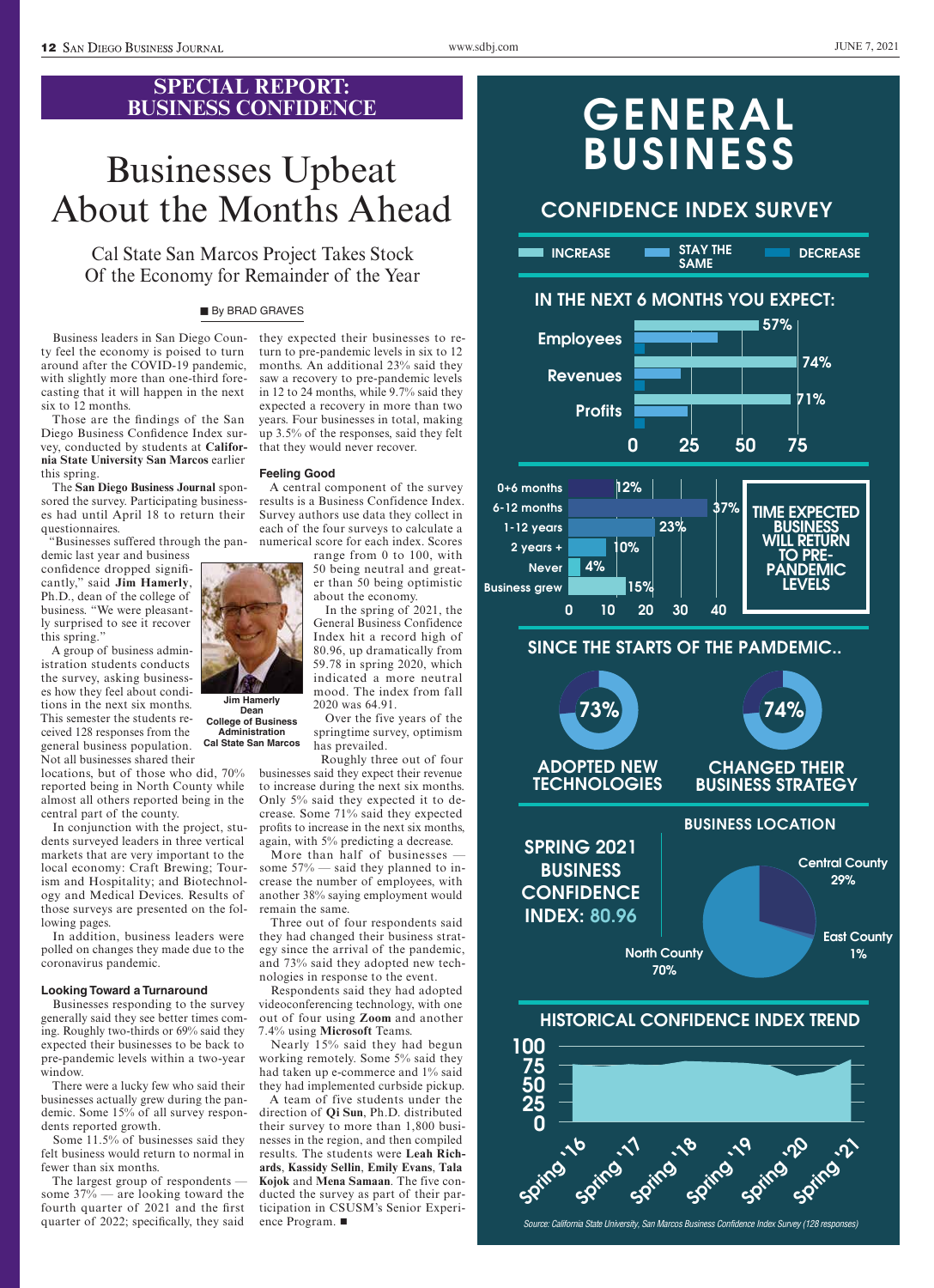### Region's Brewers Regain Confidence

### **By BRAD GRAVES**

San Diego County's craft brewing community is feeling confident about the future, according to a just-released survey conducted by the **College of Business Administration** at **Cal State University San Marcos**.

Responses from 34 brewers yielded a Craft Beer Confidence Index of 90.68. Under the 100-point scoring system, anything above 50 is good. Brewers haven't felt as good about the potential for increased business since 2018. (The index peaked at 94.57 during the spring of that year.)

Surveys were distributed with the help of the **San Diego Brewers Guild** and returned by April 25.

Some 85% of respondents said they expected to add employees over the next six months, while 3% said they expected a decrease. Top line revenue was expected to increase at 32 out of the 34 businesses polled. Profits were expected to increase at 28 of the 34 breweries, with two others saying they expect a decline.

Asked to estimate when business would return to pre-pandemic levels, answers were evenly split. Twelve respondents said they expected to reach that level in the next six to 12 months. Another dozen said they expected a return in one to two years. Four businesses expect business to be back in less time — within six months — while three said they would never see pre-COVID levels. Three respondents said their businesses grew during the pandemic.

Some 74 percent of those responding said they adopted new technology because of the pandemic. Thirteen out of 34 said they took up online ordering. Three said they began delivering their products and two said they began canning their beer.

Three out of four said they expected raw materials prices to increase within the next six months.

Eighteen of 34 respondents said they produce 1,000 or fewer barrels of beer per year, while five respondents said their output topped 15,000 barrels. A barrel is 31 gallons.  $\blacksquare$ 

## Tourism Begins Rebuilding Process

#### By BRAD GRAVES

Tourism and hospitality is on the rebound, but it may take up to two years to achieve pre-COVID levels. That's the view of 93% of people who responded to a recent survey.

Some 70% of industry executives who responded to the April survey said they do not expect to see business rivaling the pre-COVID days until at least April 2022, and perhaps as late as April 2023.

Those were the findings of students at the **Cal State San Marcos College of Business Administration**, who sent out questionnaires on the subject. Some 54 tourism industry officials responded.

Nine percent of respondents anticipate a comeback within the next six months, while another 13% stated levels will be back within six to 12 months.

Practically no one sees an immediate decrease in tourism, while 19% anticipate business staying level, and 80% sees increased levels in the next six months.

An index measuring confidence in the economy ahead stood at an all-time high, at 90.87, surpassing the previous high of 80.45 in the spring of 2018.

Some 94% of respondents (51 out of 54) said they see revenue increasing in the next six months, while 83% see profits increasing. Eighty percent of businesses say they are planning to add employees, while  $2\%$  said they expect to cut back.  $\blacksquare$ 

*Turn the page for a graphic detailing results of the Tourism and Hospitality Confidence Index Survey.*

## Biotech Ranking Introduced in 2021

#### **By BRAD GRAVES**

Students at the **College of Business Administration** at **Cal State San Marcos** have begun monitoring San Diego's biotechnology sector — an area that has weathered the storm of COVID-19 well.

Fifteen local companies took part in a survey about the state of their businesses. With that data, students calculated an initial Business Confidence Index for San Diego's biotech and medical device sector. Its initial reading is 74.44 — midway between neutral and the highest score possible.

Several measurements, including companies' plans to hire, and forecasts for revenue and profits, go into the index.

The industry seems to be in hiring mood, with 73% of respondents planning to increase staff within the next six months.

No one expects revenue to decrease. Some 60% of respondents said they expect revenue to stay the same and 40% predict an increase. Profits are expected to rise at

33% of businesses, while at the remaining 67%, profits are expected to stay the same. Some 40% of those answering the survey said their R&D budgets had increased in the previous 12 months.  $\blacksquare$ 

*Turn the page for more results from the Biotech & Med Devices Confidence Index Survey.*

# **CRAFT BREWING**

### **CONFIDENCE INDEX SURVEY**

| <b>INCREASE</b>      | <b>NOT SURE</b> |
|----------------------|-----------------|
| <b>STAY THE SAME</b> | <b>DECREASE</b> |

### **IN THE NEXT 6 MONTHS YOU EXPECT:**



**SINCE THE STARTS OF THE PAMDEMIC..**





*Source: California State University, San Marcos Business Confidence Index Survey (34 responses)*